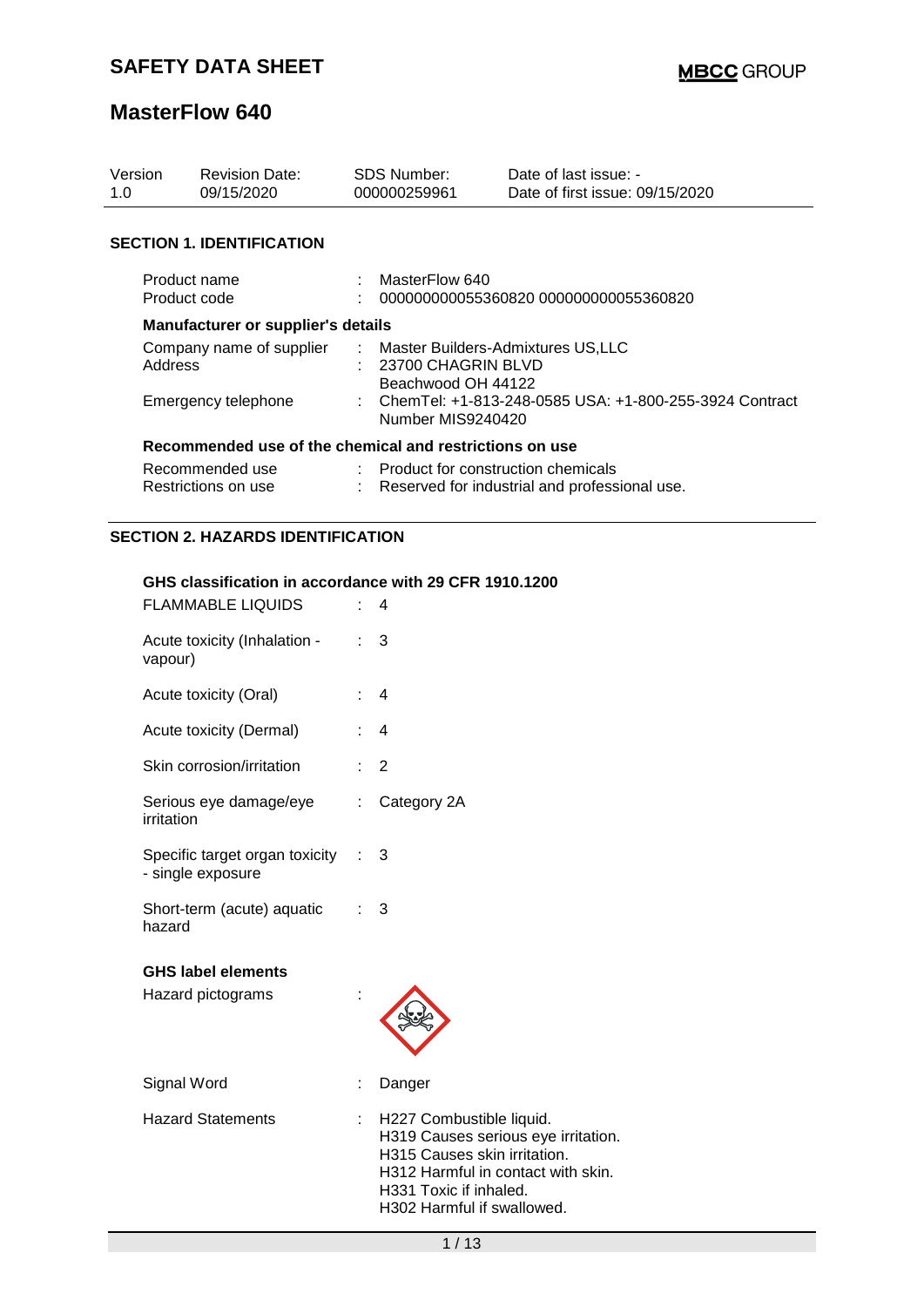| Version<br>1.0 | <b>Revision Date:</b><br>09/15/2020                                                                      | <b>SDS Number:</b><br>000000259961                                                                                                                                                                                                          | Date of last issue: -<br>Date of first issue: 09/15/2020                                                                                                                                                                                                                                                                                                                                                                                                                                                                                                                                                                                                 |  |
|----------------|----------------------------------------------------------------------------------------------------------|---------------------------------------------------------------------------------------------------------------------------------------------------------------------------------------------------------------------------------------------|----------------------------------------------------------------------------------------------------------------------------------------------------------------------------------------------------------------------------------------------------------------------------------------------------------------------------------------------------------------------------------------------------------------------------------------------------------------------------------------------------------------------------------------------------------------------------------------------------------------------------------------------------------|--|
|                |                                                                                                          | H402 Harmful to aquatic life.                                                                                                                                                                                                               | H335 May cause respiratory irritation.                                                                                                                                                                                                                                                                                                                                                                                                                                                                                                                                                                                                                   |  |
|                | <b>Precautionary Statements</b><br>$\blacksquare$<br><b>Prevention:</b><br>face protection.<br>handling. |                                                                                                                                                                                                                                             | P271 Use only outdoors or in a well-ventilated area.<br>P280 Wear protective gloves/ protective clothing/ eye protection/<br>P260 Do not breathe dust or mist.<br>P210 Keep away from heat, hot surfaces, sparks, open flames<br>and other ignition sources. No smoking.<br>P273 Avoid release to the environment.<br>P270 Do not eat, drink or smoke when using this product.<br>P264 Wash face, hands and any exposed skin thoroughly after                                                                                                                                                                                                            |  |
|                |                                                                                                          | <b>Response:</b><br>or doctor/physician.<br>to do. Continue rinsing.<br>and water.<br>tion.                                                                                                                                                 | P337 + P311 If eye irritation persists: Call a POISON CENTER<br>P305 + P351 + P338 IF IN EYES: Rinse cautiously with water<br>for several minutes. Remove contact lenses, if present and easy<br>P304 + P340 IF INHALED: Remove person to fresh air and<br>keep comfortable for breathing.<br>P303 + P352 IF ON SKIN (or hair): Wash with plenty of soap<br>P361 Take off immediately all contaminated clothing.<br>P301 + P330 IF SWALLOWED: rinse mouth.<br>P332 + P313 If skin irritation occurs: Get medical advice/atten-<br>P370 + P378 In case of fire: Use water spray, alcohol-resistant<br>foam, dry chemical or carbon dioxide to extinguish. |  |
|                |                                                                                                          | Storage:<br>P233 Keep container tightly closed.<br>P403 + P235 Store in a well-ventilated place. Keep cool.<br>P405 Store locked up.<br>Disposal:<br>P501 Dispose of contents/container to appropriate hazardous<br>waste collection point. |                                                                                                                                                                                                                                                                                                                                                                                                                                                                                                                                                                                                                                                          |  |
|                |                                                                                                          |                                                                                                                                                                                                                                             |                                                                                                                                                                                                                                                                                                                                                                                                                                                                                                                                                                                                                                                          |  |
|                | Other hazards<br>No data available.<br><b>SECTION 3. COMPOSITION/INFORMATION ON INGREDIENTS</b>          |                                                                                                                                                                                                                                             |                                                                                                                                                                                                                                                                                                                                                                                                                                                                                                                                                                                                                                                          |  |
|                | <b>Components</b>                                                                                        |                                                                                                                                                                                                                                             |                                                                                                                                                                                                                                                                                                                                                                                                                                                                                                                                                                                                                                                          |  |
|                | Chemical name                                                                                            | CAS-No.                                                                                                                                                                                                                                     | Concentration (% w/w)                                                                                                                                                                                                                                                                                                                                                                                                                                                                                                                                                                                                                                    |  |
| $246-$         |                                                                                                          | $90 - 72 - 2$                                                                                                                                                                                                                               | $-25 - 50$                                                                                                                                                                                                                                                                                                                                                                                                                                                                                                                                                                                                                                               |  |

| Chemical name                    | ICAS-No.    | Concentration (% w/w) |
|----------------------------------|-------------|-----------------------|
| $12.4.6 -$                       | $ 90-72-2 $ | $>= 25 - 50$          |
| tris(dimethylaminomethyl)phenol  |             |                       |
| furfuryl alcohol                 | $98-00-0$   | $>= 25 - 50$          |
| Bis[(dimethylamino)methyl]phenol | 171074-89-0 | $>= 7 - 10$           |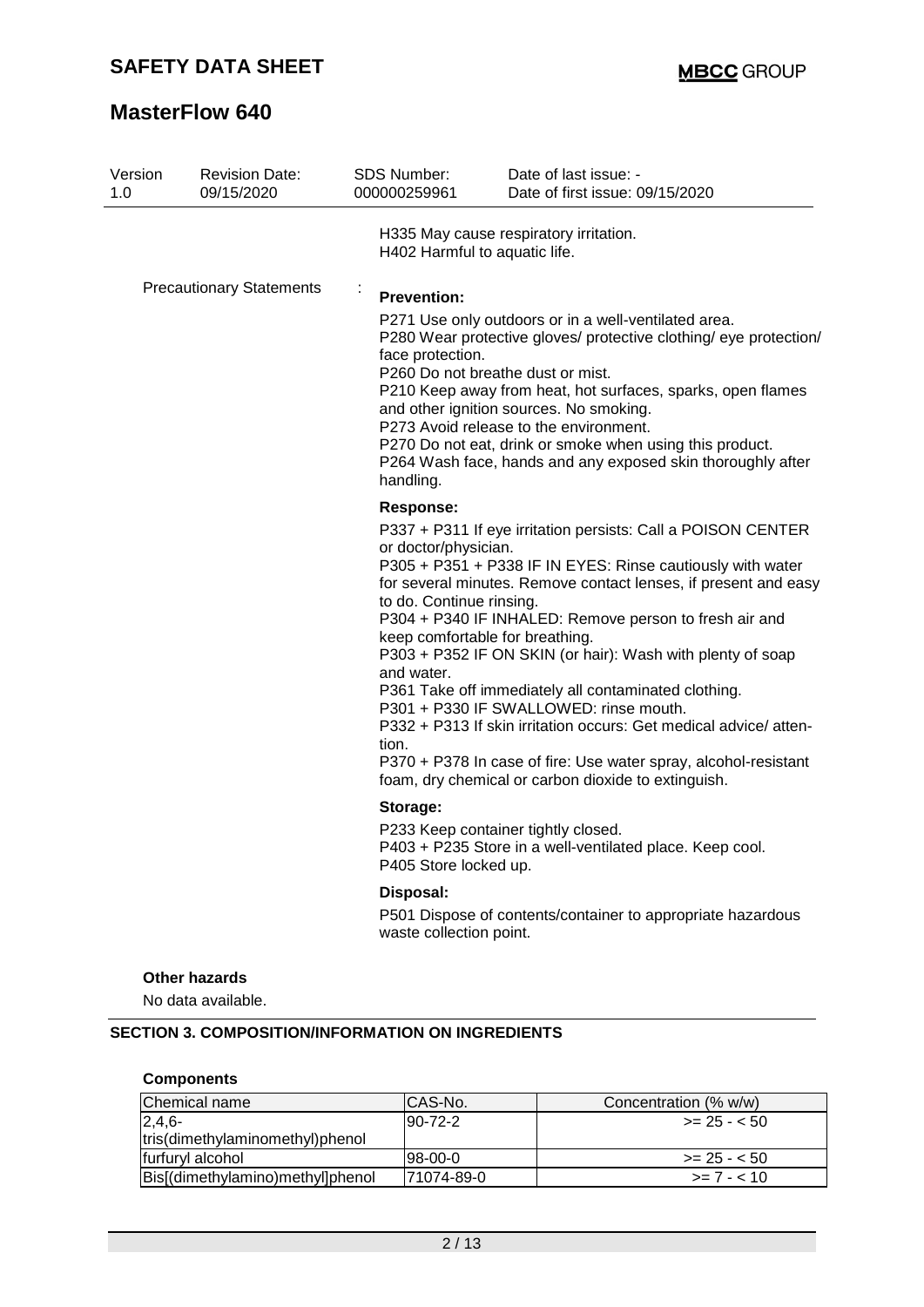## **SAFETY DATA SHEET**

## **MasterFlow 640**

| Version<br>1.0 | <b>Revision Date:</b><br>09/15/2020                    | <b>SDS Number:</b><br>000000259961              | Date of last issue: -<br>Date of first issue: 09/15/2020                                                                                                                                                                                                                                                                                                                                                                              |
|----------------|--------------------------------------------------------|-------------------------------------------------|---------------------------------------------------------------------------------------------------------------------------------------------------------------------------------------------------------------------------------------------------------------------------------------------------------------------------------------------------------------------------------------------------------------------------------------|
|                | <b>SECTION 4. FIRST AID MEASURES</b>                   |                                                 |                                                                                                                                                                                                                                                                                                                                                                                                                                       |
|                | General advice                                         | Consult a physician.<br>ance.                   | First aid personnel should pay attention to their own safety.<br>If the patient is likely to become unconscious, place and<br>transport in stable sideways position (recovery position).<br>Immediately remove contaminated clothing.<br>Move out of dangerous area.<br>Show this material safety data sheet to the doctor in attend-<br>Symptoms of poisoning may appear several hours later.<br>Do not leave the victim unattended. |
| If inhaled     |                                                        | tion.<br>advice.                                | Keep patient calm, remove to fresh air, seek medical atten-<br>Call a physician or poison control center immediately.<br>If unconscious, place in recovery position and seek medical                                                                                                                                                                                                                                                  |
|                | In case of skin contact                                | ical attention.                                 | Immediately wash thoroughly with soap and water, seek med-<br>Take victim immediately to hospital.<br>If on skin, rinse well with water.<br>If on clothes, remove clothes.                                                                                                                                                                                                                                                            |
|                | In case of eye contact                                 | Remove contact lenses.<br>Protect unharmed eye. | Wash affected eyes for at least 15 minutes under running<br>water with eyelids held open, consult an eye specialist.<br>Immediately flush eye(s) with plenty of water.<br>Keep eye wide open while rinsing.                                                                                                                                                                                                                           |
|                | If swallowed                                           | seek medical attention.                         | If eye irritation persists, consult a specialist.<br>Immediately rinse mouth and then drink 200-300 ml of water,<br>Induce vomiting immediately and call a physician.<br>Keep respiratory tract clear.<br>Do not give milk or alcoholic beverages.<br>Never give anything by mouth to an unconscious person.<br>If symptoms persist, call a physician.<br>Take victim immediately to hospital.                                        |
| delayed        | Most important symptoms<br>and effects, both acute and | Causes skin irritation.<br>Toxic if inhaled.    | Harmful if swallowed or in contact with skin.<br>Causes serious eye irritation.<br>May cause respiratory irritation.                                                                                                                                                                                                                                                                                                                  |
|                | Notes to physician                                     | Treat symptomatically.                          |                                                                                                                                                                                                                                                                                                                                                                                                                                       |

### **SECTION 5. FIRE-FIGHTING MEASURES**

| Suitable extinguishing media :           | Water spray<br>Foam<br>Dry powder<br>Carbon dioxide (CO2)                      |
|------------------------------------------|--------------------------------------------------------------------------------|
|                                          |                                                                                |
| Unsuitable extinguishing<br>media        | : High volume water jet                                                        |
| Specific hazards during fire<br>fighting | : Do not allow run-off from fire fighting to enter drains or water<br>courses. |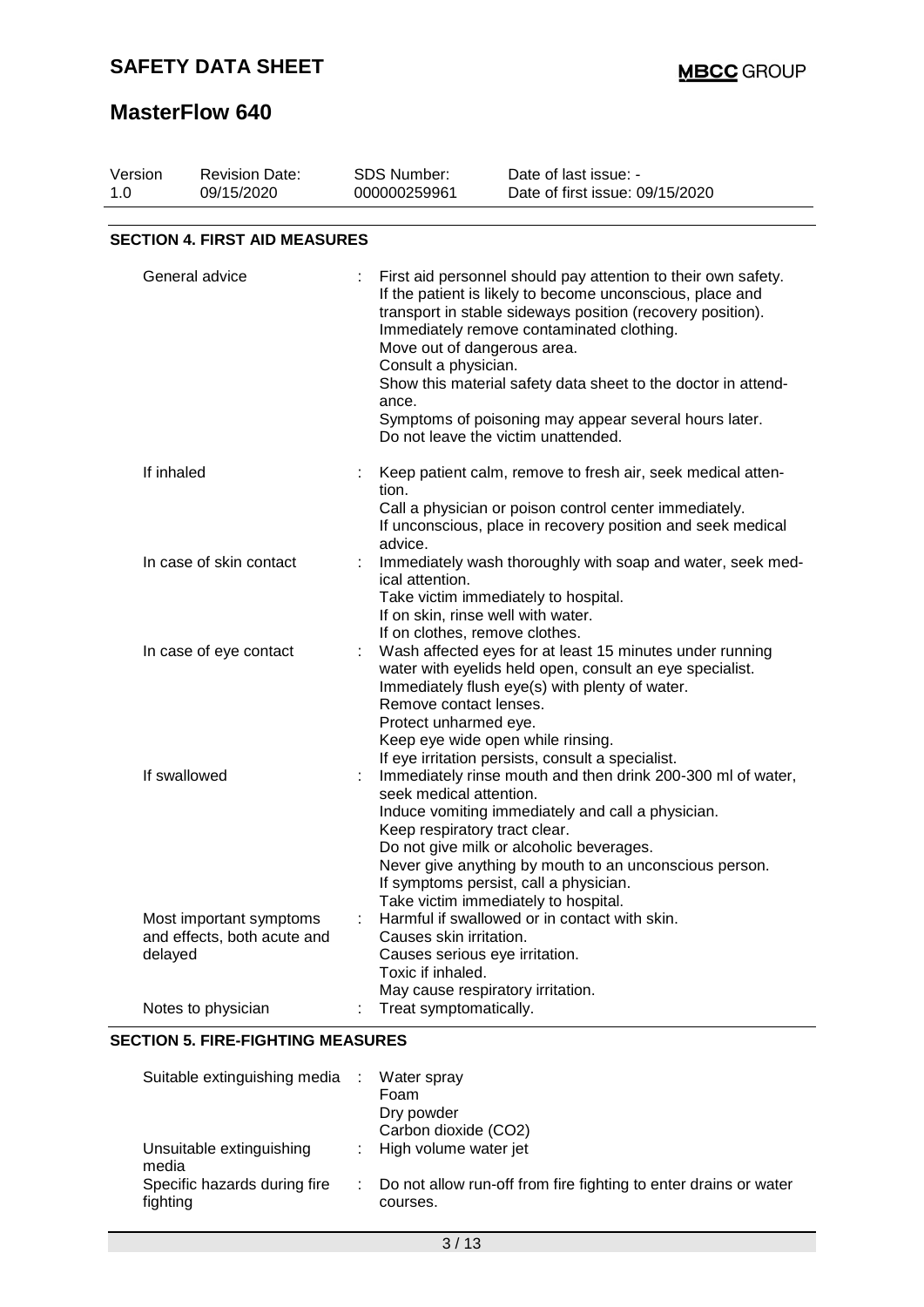| Version<br>1.0                                | <b>Revision Date:</b><br>09/15/2020                                             |   | <b>SDS Number:</b><br>000000259961                                                                                                                                                                                                                                                                                                                                                                                                                                      | Date of last issue: -<br>Date of first issue: 09/15/2020                                                                                                                                                                                                                                          |
|-----------------------------------------------|---------------------------------------------------------------------------------|---|-------------------------------------------------------------------------------------------------------------------------------------------------------------------------------------------------------------------------------------------------------------------------------------------------------------------------------------------------------------------------------------------------------------------------------------------------------------------------|---------------------------------------------------------------------------------------------------------------------------------------------------------------------------------------------------------------------------------------------------------------------------------------------------|
|                                               | Further information<br>Special protective equipment<br>for fire-fighters        |   | Collect contaminated fire extinguishing water separately. This<br>must not be discharged into drains.<br>Fire residues and contaminated fire extinguishing water must<br>be disposed of in accordance with local regulations.<br>For safety reasons in case of fire, cans should be stored sepa-<br>rately in closed containments.<br>Use a water spray to cool fully closed containers.<br>Wear self-contained breathing apparatus for firefighting if nec-<br>essary. |                                                                                                                                                                                                                                                                                                   |
| <b>SECTION 6. ACCIDENTAL RELEASE MEASURES</b> |                                                                                 |   |                                                                                                                                                                                                                                                                                                                                                                                                                                                                         |                                                                                                                                                                                                                                                                                                   |
|                                               | Personal precautions, protec- :<br>tive equipment and emer-<br>gency procedures |   | Use personal protective equipment.<br>Ensure adequate ventilation.<br>Evacuate personnel to safe areas.                                                                                                                                                                                                                                                                                                                                                                 |                                                                                                                                                                                                                                                                                                   |
|                                               | <b>Environmental precautions</b>                                                | ÷ | respective authorities.                                                                                                                                                                                                                                                                                                                                                                                                                                                 | Prevent product from entering drains.<br>Prevent further leakage or spillage if safe to do so.<br>If the product contaminates rivers and lakes or drains inform                                                                                                                                   |
|                                               | Methods and materials for<br>containment and cleaning up                        |   |                                                                                                                                                                                                                                                                                                                                                                                                                                                                         | Contain spillage, and then collect with non-combustible ab-<br>sorbent material, (e.g. sand, earth, diatomaceous earth, ver-<br>miculite) and place in container for disposal according to local<br>/ national regulations (see section 13).<br>Keep in suitable, closed containers for disposal. |

### **SECTION 7. HANDLING AND STORAGE**

| Advice on protection against :<br>fire and explosion | Avoid all sources of ignition: heat, sparks, open flame.                                                                                                                                                                                                                                                                                                                                                                                    |
|------------------------------------------------------|---------------------------------------------------------------------------------------------------------------------------------------------------------------------------------------------------------------------------------------------------------------------------------------------------------------------------------------------------------------------------------------------------------------------------------------------|
|                                                      | Do not spray on a naked flame or any incandescent material.<br>Keep away from open flames, hot surfaces and sources of<br>ignition.                                                                                                                                                                                                                                                                                                         |
| Advice on safe handling                              | : Avoid formation of aerosol.<br>Do not breathe vapors/dust.<br>Avoid exposure - obtain special instructions before use.<br>Avoid contact with skin and eyes.<br>For personal protection see section 8.<br>Smoking, eating and drinking should be prohibited in the ap-<br>plication area.<br>Provide sufficient air exchange and/or exhaust in work rooms.<br>Dispose of rinse water in accordance with local and national<br>regulations. |
| Conditions for safe storage                          | Prevent unauthorized access.<br>no smoking<br>Keep container tightly closed in a dry and well-ventilated<br>place.<br>Containers which are opened must be carefully resealed and<br>kept upright to prevent leakage.<br>Observe label precautions.                                                                                                                                                                                          |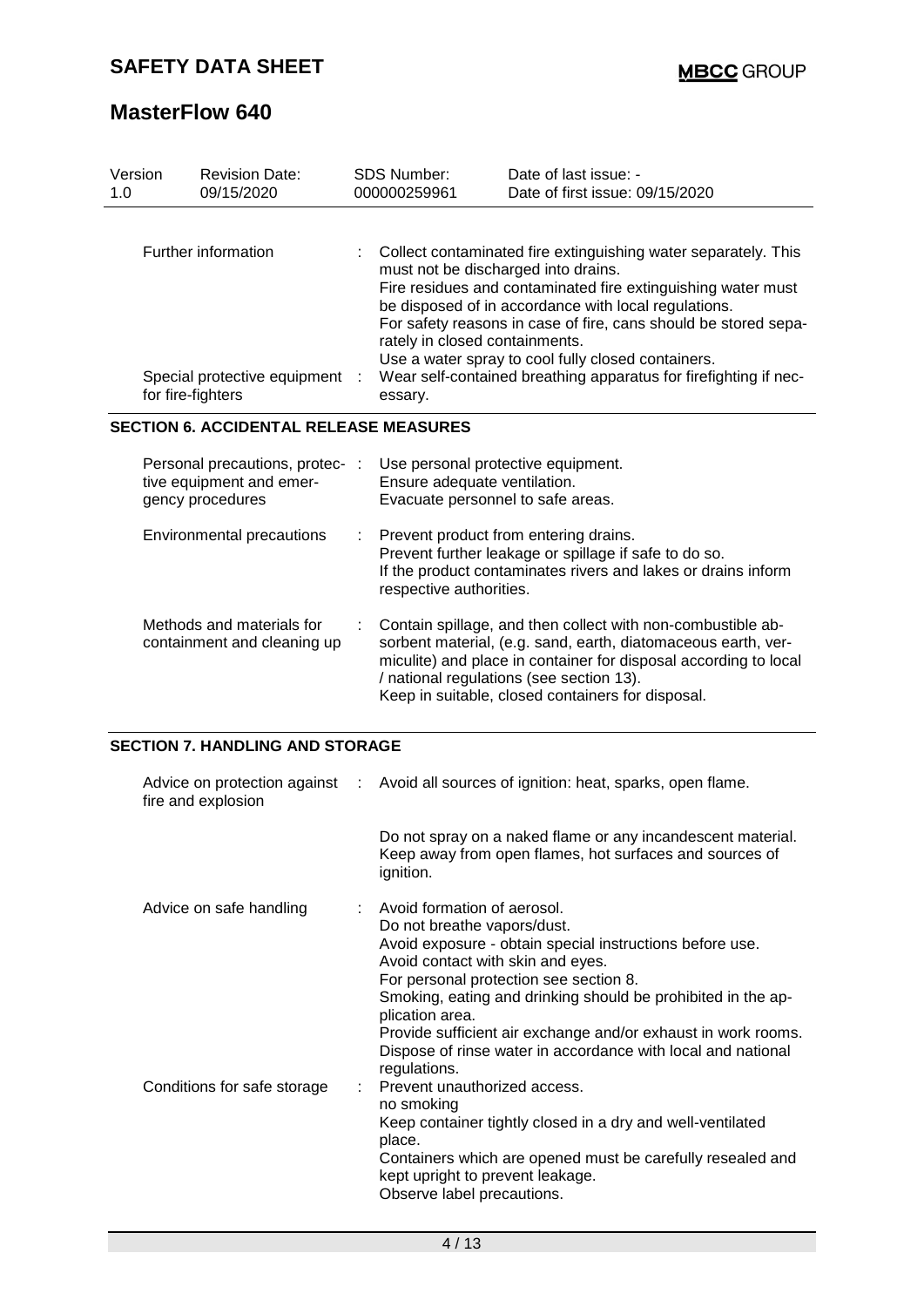| Version<br>1.0                                 | <b>Revision Date:</b><br>09/15/2020           | SDS Number:<br>000000259961                                                                                                                                                                                                                                       | Date of last issue: -<br>Date of first issue: 09/15/2020 |
|------------------------------------------------|-----------------------------------------------|-------------------------------------------------------------------------------------------------------------------------------------------------------------------------------------------------------------------------------------------------------------------|----------------------------------------------------------|
| Further information on stor-<br>age conditions |                                               | Electrical installations / working materials must comply with<br>the technological safety standards.<br>Keep only in the original container in a cool, dry, well-<br>ventilated place away from ignition sources, heat or flame.<br>Protect from direct sunlight. |                                                          |
|                                                | Materials to avoid                            | Observe VCI storage rules.                                                                                                                                                                                                                                        |                                                          |
|                                                | Further information on stor-<br>age stability | No data available                                                                                                                                                                                                                                                 |                                                          |

#### **SECTION 8. EXPOSURE CONTROLS/PERSONAL PROTECTION**

| Components       | CAS-No. | Value type<br>(Form of<br>exposure) | Control parame-<br>ters / Permissible<br>concentration | <b>Basis</b>                         |
|------------------|---------|-------------------------------------|--------------------------------------------------------|--------------------------------------|
| furfuryl alcohol | 98-00-0 | <b>REL</b> value                    | 10 ppm<br>40 mg/m3                                     | <b>NIOSH</b>                         |
|                  |         | STEL value                          | 15 ppm<br>60 mg/m3                                     | <b>NIOSH</b>                         |
|                  |         | PEL                                 | 50 ppm<br>200 mg/m3                                    | 29 CFR<br>1910.1000<br>$(Table Z-1)$ |
|                  |         | <b>TWA value</b>                    | 10 ppm<br>40 mg/m3                                     | 29 CFR<br>1910.1000<br>(Table Z-1-A) |
|                  |         | <b>STEL value</b>                   | 15 ppm<br>60 mg/m3                                     | 29 CFR<br>1910.1000<br>(Table Z-1-A) |
|                  |         | <b>TWA value</b>                    | $0.2$ ppm                                              | <b>ACGIHTLV</b>                      |
|                  |         | <b>TWA</b>                          | $0.2$ ppm                                              | <b>ACGIH</b>                         |
|                  |         | <b>TWA</b>                          | 10 ppm<br>40 mg/m3                                     | <b>NIOSH REL</b>                     |
|                  |         | <b>ST</b>                           | 15 ppm<br>60 mg/m3                                     | <b>NIOSH REL</b>                     |
|                  |         | <b>TWA</b>                          | 50 ppm<br>200 mg/m3                                    | OSHA Z-1                             |
|                  |         | <b>TWA</b>                          | 10 ppm<br>40 mg/m3                                     | OSHA P0                              |
|                  |         | <b>STEL</b>                         | 15 ppm<br>60 mg/m3                                     | OSHA P0                              |

### **Ingredients with workplace control parameters**

| Personal protective equipment |                                                                                                                                                  |
|-------------------------------|--------------------------------------------------------------------------------------------------------------------------------------------------|
| Respiratory protection        | Wear appropriate certified respirator when exposure limits<br>may be exceeded.                                                                   |
| Hand protection               |                                                                                                                                                  |
| Remarks                       | : The suitability for a specific workplace should be discussed<br>with the producers of the protective gloves.                                   |
| Eye protection                | : Eye wash bottle with pure water<br>Tightly fitting safety goggles<br>Wear face-shield and protective suit for abnormal processing<br>problems. |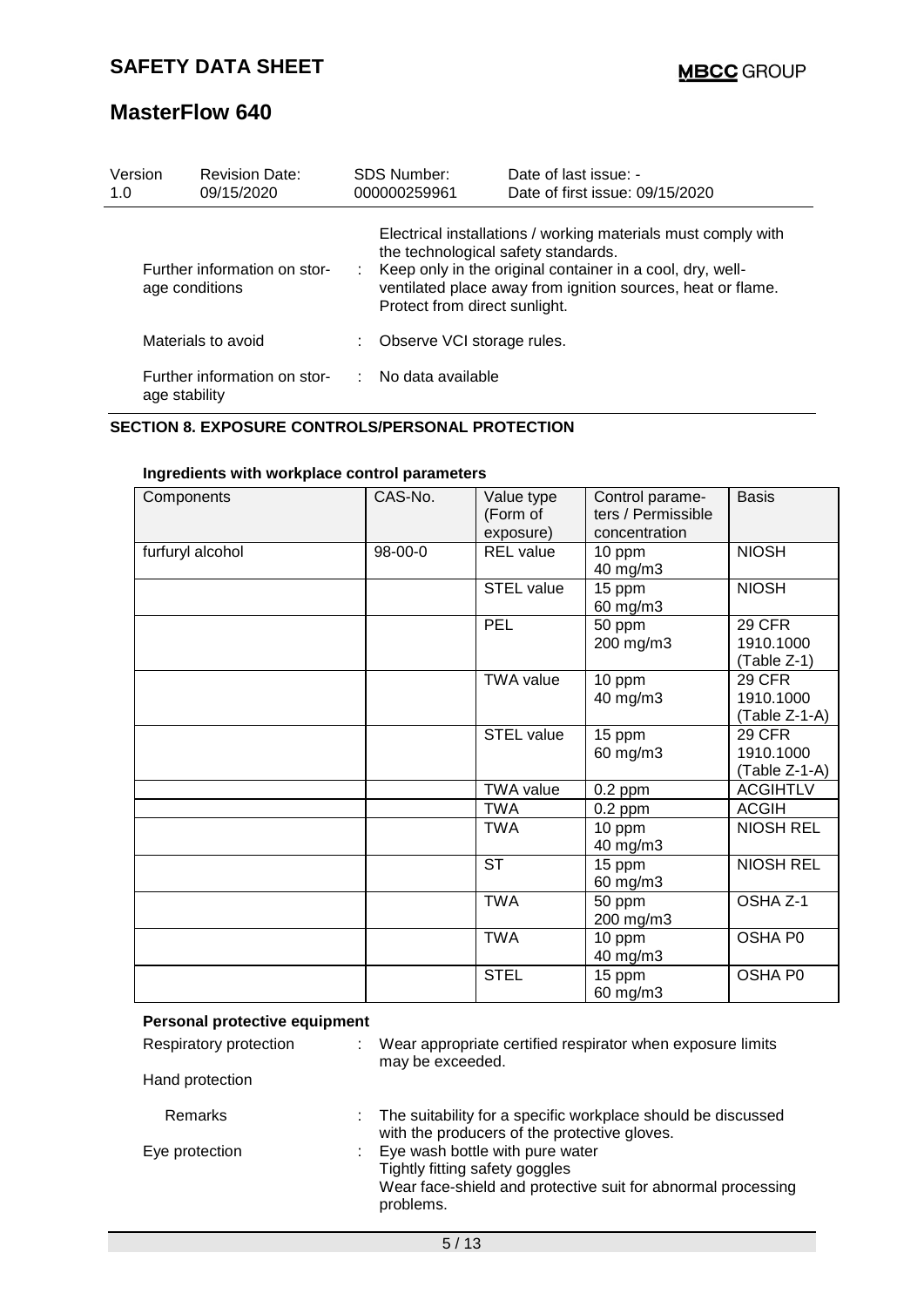| Version<br>1.0           | <b>Revision Date:</b><br>09/15/2020 | <b>SDS Number:</b><br>000000259961                                                                                                                                                                                                          | Date of last issue: -<br>Date of first issue: 09/15/2020                                                            |  |  |
|--------------------------|-------------------------------------|---------------------------------------------------------------------------------------------------------------------------------------------------------------------------------------------------------------------------------------------|---------------------------------------------------------------------------------------------------------------------|--|--|
| Skin and body protection |                                     | : Impervious clothing                                                                                                                                                                                                                       | Choose body protection according to the amount and con-<br>centration of the dangerous substance at the work place. |  |  |
| Protective measures      |                                     | : Do not inhale gases/vapours/aerosols.<br>Avoid contact with the skin, eyes and clothing.<br>Avoid exposure - obtain special instructions before use.<br>Handle in accordance with good building materials hygiene<br>and safety practice. |                                                                                                                     |  |  |
| Hygiene measures         |                                     | Wearing of closed work clothing is recommended.<br>Avoid contact with skin, eyes and clothing.<br>When using do not eat or drink.<br>When using do not smoke.<br>Wash hands before breaks and immediately after handling<br>the product.    |                                                                                                                     |  |  |

### **SECTION 9. PHYSICAL AND CHEMICAL PROPERTIES**

| Appearance                                            | t  | liquid                                       |
|-------------------------------------------------------|----|----------------------------------------------|
| Color                                                 |    | amber                                        |
| Odor                                                  | t  | ammonia-like, slight odour                   |
| <b>Odor Threshold</b>                                 | ÷  | No data available                            |
| pH                                                    | ÷  | neutral to slightly alkaline                 |
| Melting point                                         | t  | No applicable information available.         |
| Boiling point                                         | t, | 640 °F / 338 °C                              |
| Flash point                                           | ÷. | 167 °F / 75 °C                               |
| Evaporation rate                                      | t  | No applicable information available.         |
|                                                       |    |                                              |
| Flammability (solid, gas)                             | ÷  | not determined                               |
| Upper explosion limit / Upper :<br>flammability limit |    | 16.3 %(V)                                    |
| Lower explosion limit / Lower :<br>flammability limit |    | 1.8 %(V)                                     |
| Vapor pressure                                        | ÷  | No applicable information available.         |
| Relative vapor density                                | ÷  | Heavier than air.                            |
| Relative density                                      | t  | No applicable information available.         |
| Density                                               | t, | 1.03 g/cm3 (68 $\degree$ F / 20 $\degree$ C) |
| <b>Bulk density</b>                                   |    | not applicable                               |
| Solubility(ies)                                       |    |                                              |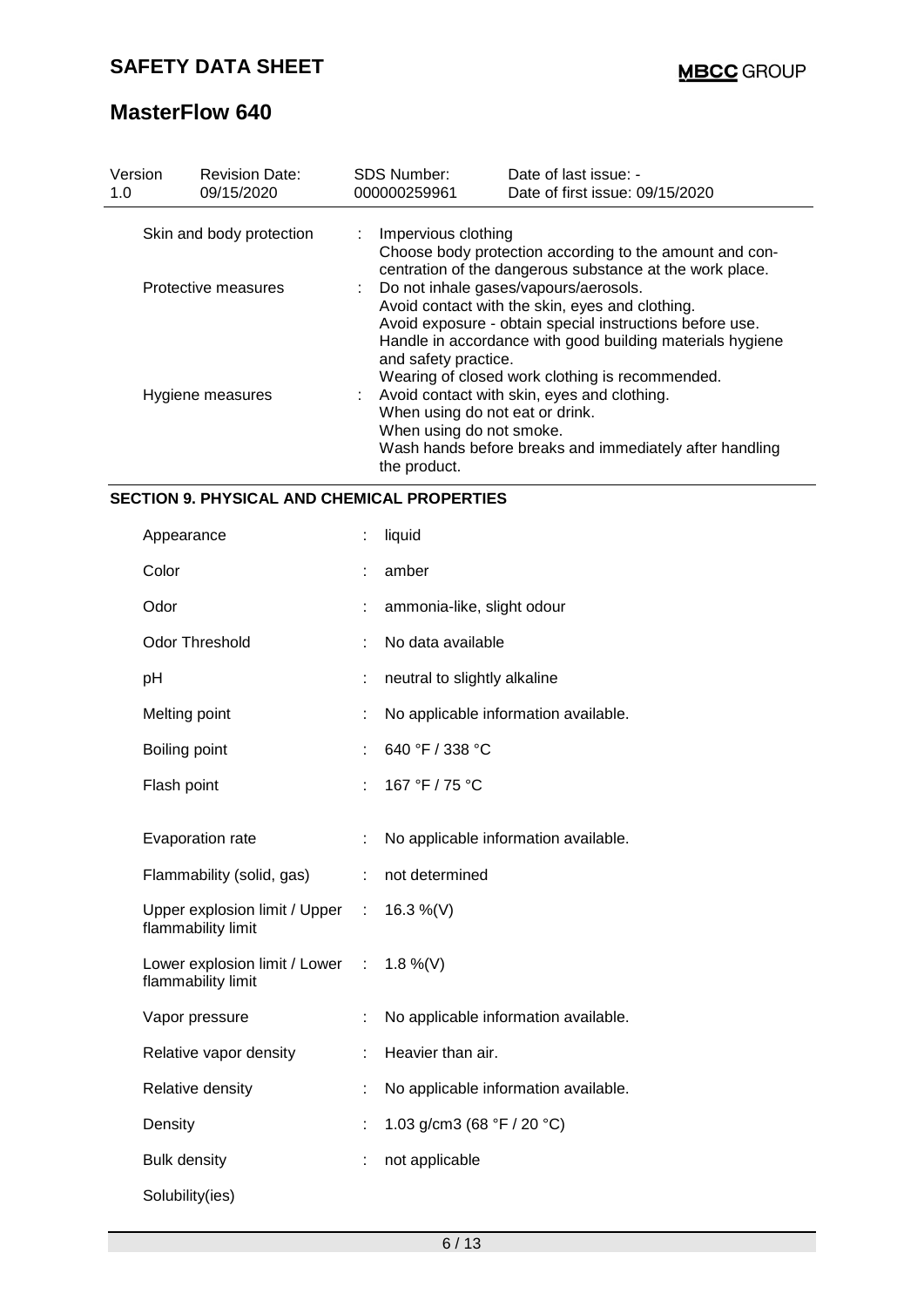| Version<br>1.0   | <b>Revision Date:</b><br>09/15/2020        |    | <b>SDS Number:</b><br>000000259961 | Date of last issue: -<br>Date of first issue: 09/15/2020         |
|------------------|--------------------------------------------|----|------------------------------------|------------------------------------------------------------------|
|                  | Water solubility                           | t. | slightly soluble                   |                                                                  |
|                  | Solubility in other solvents               | ÷  |                                    | No applicable information available.                             |
|                  | Partition coefficient: n-<br>octanol/water |    | No data available.                 |                                                                  |
|                  | Autoignition temperature                   |    | No data available                  |                                                                  |
|                  | Decomposition temperature                  |    | scribed/indicated.                 | No decomposition if stored and handled as pre-                   |
| <b>Viscosity</b> | Viscosity, dynamic                         |    | No data available.                 |                                                                  |
|                  | Viscosity, kinematic                       |    |                                    | No applicable information available.                             |
|                  | <b>Explosive properties</b>                |    | Not explosive<br>Not explosive     |                                                                  |
|                  | Oxidizing properties                       |    | as oxidizing.                      | Based on its structural properties the product is not classified |
|                  | Sublimation point                          |    |                                    | No applicable information available.                             |
|                  | Molecular weight                           |    | No data available                  |                                                                  |

## **SECTION 10. STABILITY AND REACTIVITY**

| Reactivity<br>Chemical stability<br>Possibility of hazardous reac-<br>tions | ÷<br>÷ | No decomposition if stored and applied as directed.<br>No decomposition if stored and applied as directed.<br>No decomposition if stored and applied as directed.<br>Vapors may form explosive mixture with air. |
|-----------------------------------------------------------------------------|--------|------------------------------------------------------------------------------------------------------------------------------------------------------------------------------------------------------------------|
| Conditions to avoid<br>Incompatible materials                               |        | Heat, flames and sparks.<br>Strong acids<br>Strong bases<br>Strong oxidizing agents<br>Strong reducing agents                                                                                                    |
| Hazardous decomposition<br>products                                         |        | carbon oxides<br>nitrogen oxides<br>Aldehydes                                                                                                                                                                    |

### **SECTION 11. TOXICOLOGICAL INFORMATION**

| <b>Acute toxicity</b>                                              |                                                 |
|--------------------------------------------------------------------|-------------------------------------------------|
| Harmful if swallowed or in contact with skin.<br>Toxic if inhaled. |                                                 |
| <b>Product:</b>                                                    |                                                 |
| Acute oral toxicity                                                | : Remarks: No applicable information available. |
| Acute inhalation toxicity                                          | : Remarks: No applicable information available. |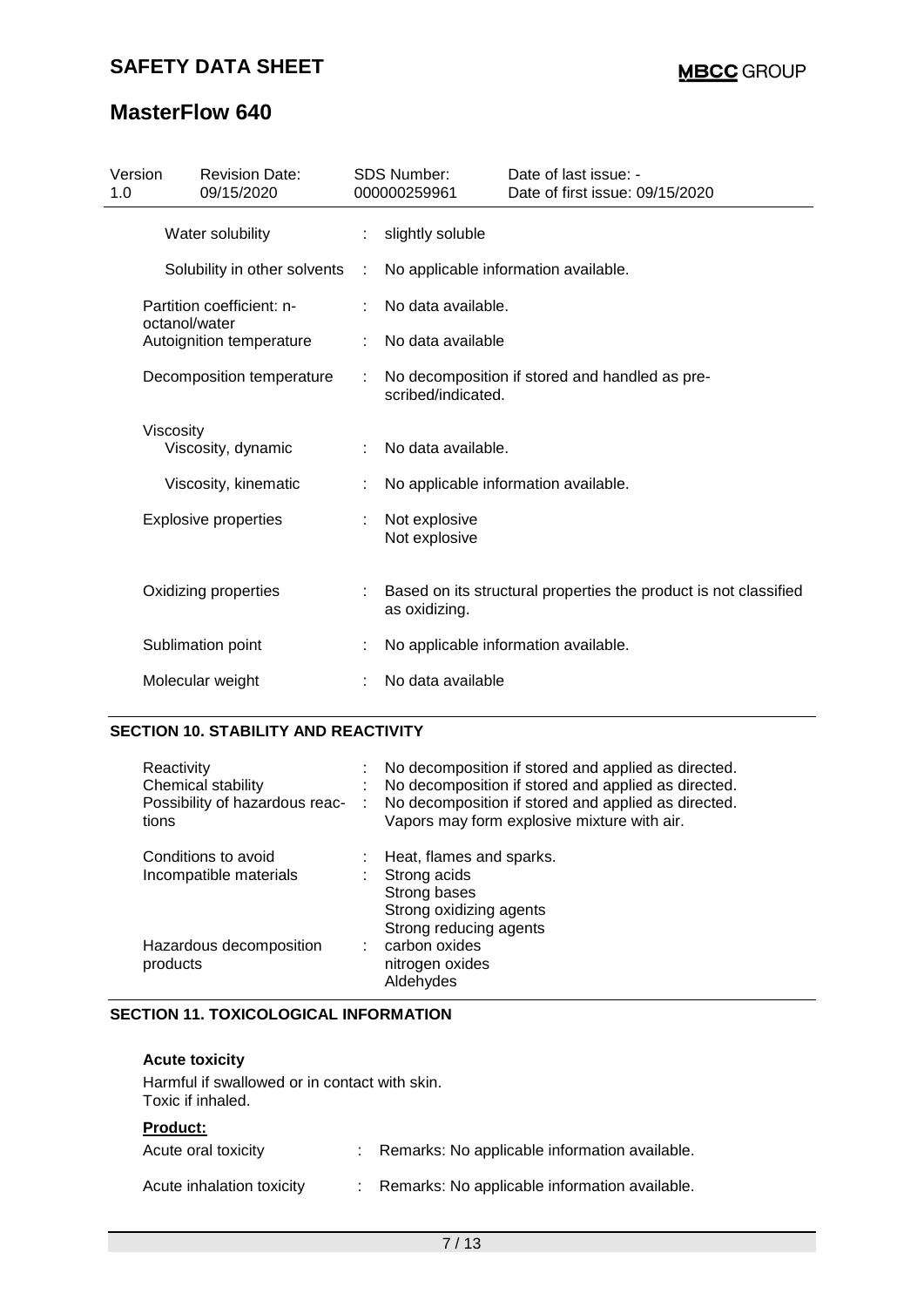| Version<br>1.0 | <b>Revision Date:</b><br>09/15/2020            | SDS Number:<br>000000259961 | Date of last issue: -<br>Date of first issue: 09/15/2020         |
|----------------|------------------------------------------------|-----------------------------|------------------------------------------------------------------|
|                | Acute dermal toxicity                          | ÷                           | Remarks: No applicable information available.                    |
|                | <b>Skin corrosion/irritation</b>               |                             |                                                                  |
|                | Causes skin irritation.                        |                             |                                                                  |
| Product:       |                                                |                             |                                                                  |
| <b>Remarks</b> |                                                |                             | May cause skin irritation in susceptible persons.                |
|                | Serious eye damage/eye irritation              |                             |                                                                  |
|                | Causes serious eye irritation.                 |                             |                                                                  |
| Product:       |                                                |                             |                                                                  |
| Remarks        |                                                |                             | May cause irreversible eye damage.                               |
|                | Respiratory or skin sensitization              |                             |                                                                  |
|                | <b>Skin sensitization</b>                      |                             |                                                                  |
|                | Not classified based on available information. |                             |                                                                  |
|                | <b>Respiratory sensitization</b>               |                             |                                                                  |
|                | Not classified based on available information. |                             |                                                                  |
| Product:       |                                                |                             |                                                                  |
| Remarks        |                                                | sons.                       | Can sensitize the skin and/or respiratory tract of allergic per- |
|                | <b>Germ cell mutagenicity</b>                  |                             |                                                                  |
|                | Not classified based on available information. |                             |                                                                  |
|                | Carcinogenicity                                |                             |                                                                  |
|                | Not classified based on available information. |                             |                                                                  |
|                | <b>Reproductive toxicity</b>                   |                             |                                                                  |
|                | Not classified based on available information. |                             |                                                                  |
|                | <b>STOT-single exposure</b>                    |                             |                                                                  |
|                | May cause respiratory irritation.              |                             |                                                                  |
|                | <b>STOT-repeated exposure</b>                  |                             |                                                                  |
|                | Not classified based on available information. |                             |                                                                  |
|                | <b>Aspiration toxicity</b>                     |                             |                                                                  |
|                | Not classified based on available information. |                             |                                                                  |
|                | <b>Further information</b>                     |                             |                                                                  |
|                |                                                |                             |                                                                  |
| Product:       |                                                |                             |                                                                  |

**Ecotoxicity** No data available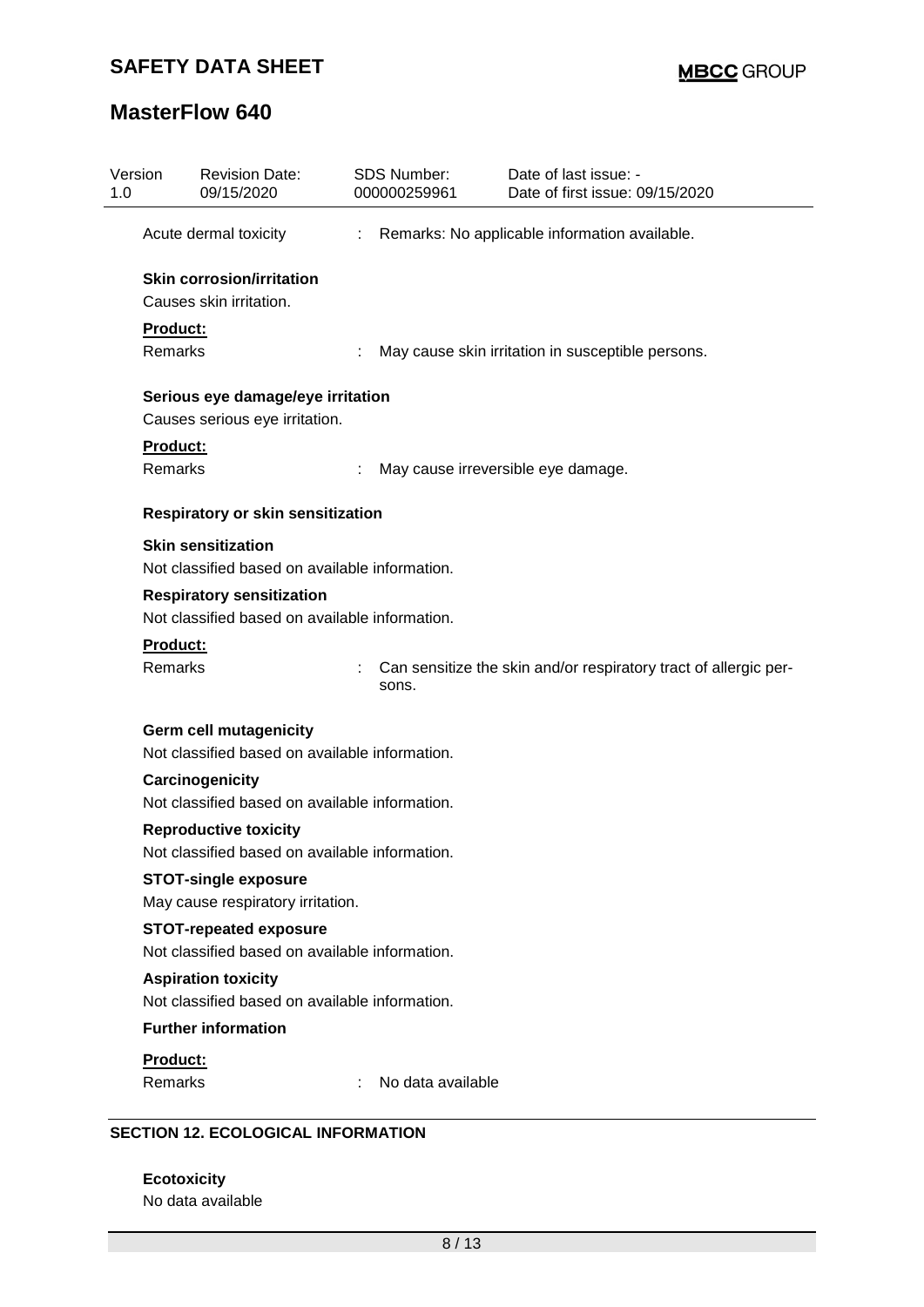| <b>Revision Date:</b><br>09/15/2020        | <b>SDS Number:</b><br>000000259961                              | Date of last issue: -<br>Date of first issue: 09/15/2020                                                                                                |
|--------------------------------------------|-----------------------------------------------------------------|---------------------------------------------------------------------------------------------------------------------------------------------------------|
|                                            |                                                                 |                                                                                                                                                         |
|                                            |                                                                 |                                                                                                                                                         |
| Components:                                |                                                                 |                                                                                                                                                         |
|                                            |                                                                 |                                                                                                                                                         |
| Partition coefficient: n-<br>octanol/water | t.<br>Method: other (measured)<br>GLP: yes                      | Pow: 0.219 (70.7 °F / 21.5 °C)<br>log Pow: -0.66 (70.7 °F / 21.5 °C)                                                                                    |
|                                            |                                                                 |                                                                                                                                                         |
| Partition coefficient: n-<br>octanol/water | : $log Pow: 1.02 (77 °F / 25 °C)$<br>Method: other (calculated) |                                                                                                                                                         |
| <b>Mobility in soil</b>                    |                                                                 |                                                                                                                                                         |
| No data available                          |                                                                 |                                                                                                                                                         |
| <b>Other adverse effects</b>               |                                                                 |                                                                                                                                                         |
| <b>Product:</b>                            |                                                                 |                                                                                                                                                         |
| Additional ecological infor-<br>mation     | Harmful to aquatic life.                                        | An environmental hazard cannot be excluded in the event of<br>unprofessional handling or disposal.                                                      |
|                                            | No data available                                               | <b>Persistence and degradability</b><br><b>Bioaccumulative potential</b><br>2,4,6-tris(dimethylaminomethyl)phenol:<br>Bis[(dimethylamino)methyl]phenol: |

### **SECTION 13. DISPOSAL CONSIDERATIONS**

| <b>Disposal methods</b> |                                                                                                                                  |
|-------------------------|----------------------------------------------------------------------------------------------------------------------------------|
| Waste from residues     | Do not contaminate ponds, waterways or ditches with chemi-<br>cal or used container.                                             |
|                         | Dispose of in accordance with national, state and local regula-<br>tions.                                                        |
|                         | Do not discharge into drains/surface waters/groundwater.                                                                         |
| Contaminated packaging  | Contaminated packaging should be emptied as far as possible<br>and disposed of in the same manner as the sub-<br>stance/product. |

### **SECTION 14. TRANSPORT INFORMATION**

### **International Regulations**

| <b>UN 2735</b>                                                               |
|------------------------------------------------------------------------------|
| AMINES, LIQUID, CORROSIVE, N.O.S.<br>(2,4,6-TRIS(DIMETHYLAMINOMETHYL)PHENOL) |
| 8                                                                            |
| Ш                                                                            |
| -8                                                                           |
|                                                                              |
| <b>UN 2735</b>                                                               |
|                                                                              |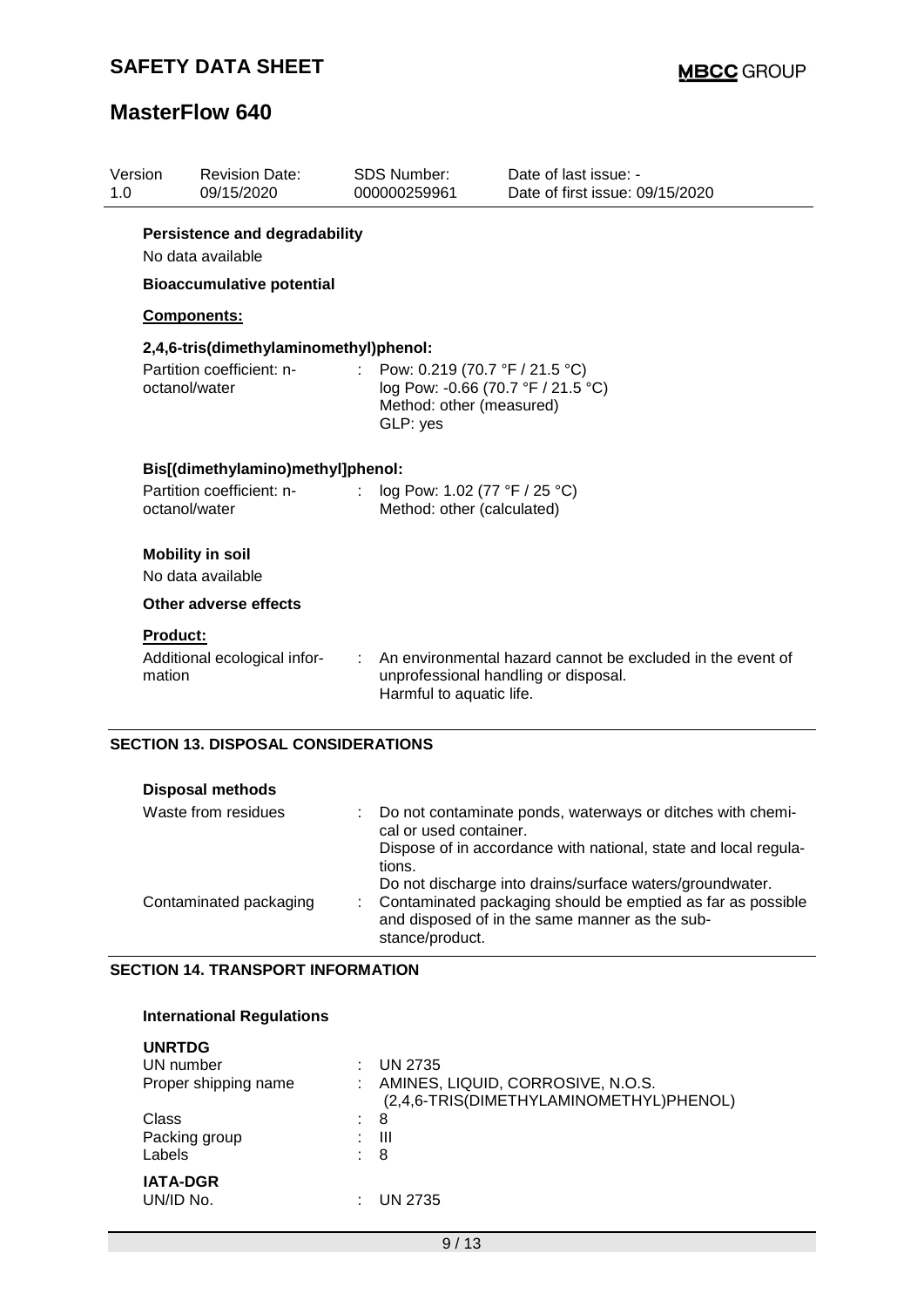| Version<br>1.0                                               | <b>Revision Date:</b><br>09/15/2020                                                                 |   | <b>SDS Number:</b><br>000000259961                | Date of last issue: -<br>Date of first issue: 09/15/2020                     |
|--------------------------------------------------------------|-----------------------------------------------------------------------------------------------------|---|---------------------------------------------------|------------------------------------------------------------------------------|
| Class<br>Labels<br>aircraft)<br>ger aircraft)                | Proper shipping name<br>Packing group<br>Packing instruction (cargo<br>Packing instruction (passen- |   | 8<br>Ш<br>Corrosive<br>856<br>852                 | AMINES, LIQUID, CORROSIVE, N.O.S.<br>(2,4,6-TRIS(DIMETHYLAMINOMETHYL)PHENOL) |
| <b>IMDG-Code</b><br>UN number<br>Class<br>Labels<br>EmS Code | Proper shipping name<br>Packing group<br>Marine pollutant                                           | ÷ | <b>UN 2735</b><br>8<br>Ш<br>8<br>$F-A, S-B$<br>no | AMINES, LIQUID, CORROSIVE, N.O.S.<br>(2,4,6-TRIS(DIMETHYLAMINOMETHYL)PHENOL) |

## **Transport in bulk according to Annex II of MARPOL 73/78 and the IBC Code**

Not applicable for product as supplied.

### **Domestic regulation**

| <b>49 CFR</b><br>UN/ID/NA number<br>Proper shipping name | <b>UN 2735</b><br>AMINES, LIQUID, CORROSIVE, N.O.S.<br>(2,4,6-TRIS(DIMETHYLAMINOMETHYL)PHENOL) |
|----------------------------------------------------------|------------------------------------------------------------------------------------------------|
| Class<br>t.                                              | -8                                                                                             |
| Packing group                                            | Ш                                                                                              |
| Labels                                                   | <b>CORROSIVE</b>                                                                               |
| <b>ERG Code</b>                                          | 153                                                                                            |
| Marine pollutant                                         | no                                                                                             |

#### **Special precautions for user**

The transport classification(s) provided herein are for informational purposes only, and solely based upon the properties of the unpackaged material as it is described within this Safety Data Sheet. Transportation classifications may vary by mode of transportation, package sizes, and variations in regional or country regulations.

#### **SECTION 15. REGULATORY INFORMATION**

| <b>US State Regulations</b>     |           |
|---------------------------------|-----------|
| Pennsylvania Right To Know      |           |
| furfuryl alcohol<br>listed      | $98-00-0$ |
| <b>New Jersey Right To Know</b> |           |
| furfuryl alcohol<br>listed      | $98-00-0$ |
| <b>California Prop. 65</b>      |           |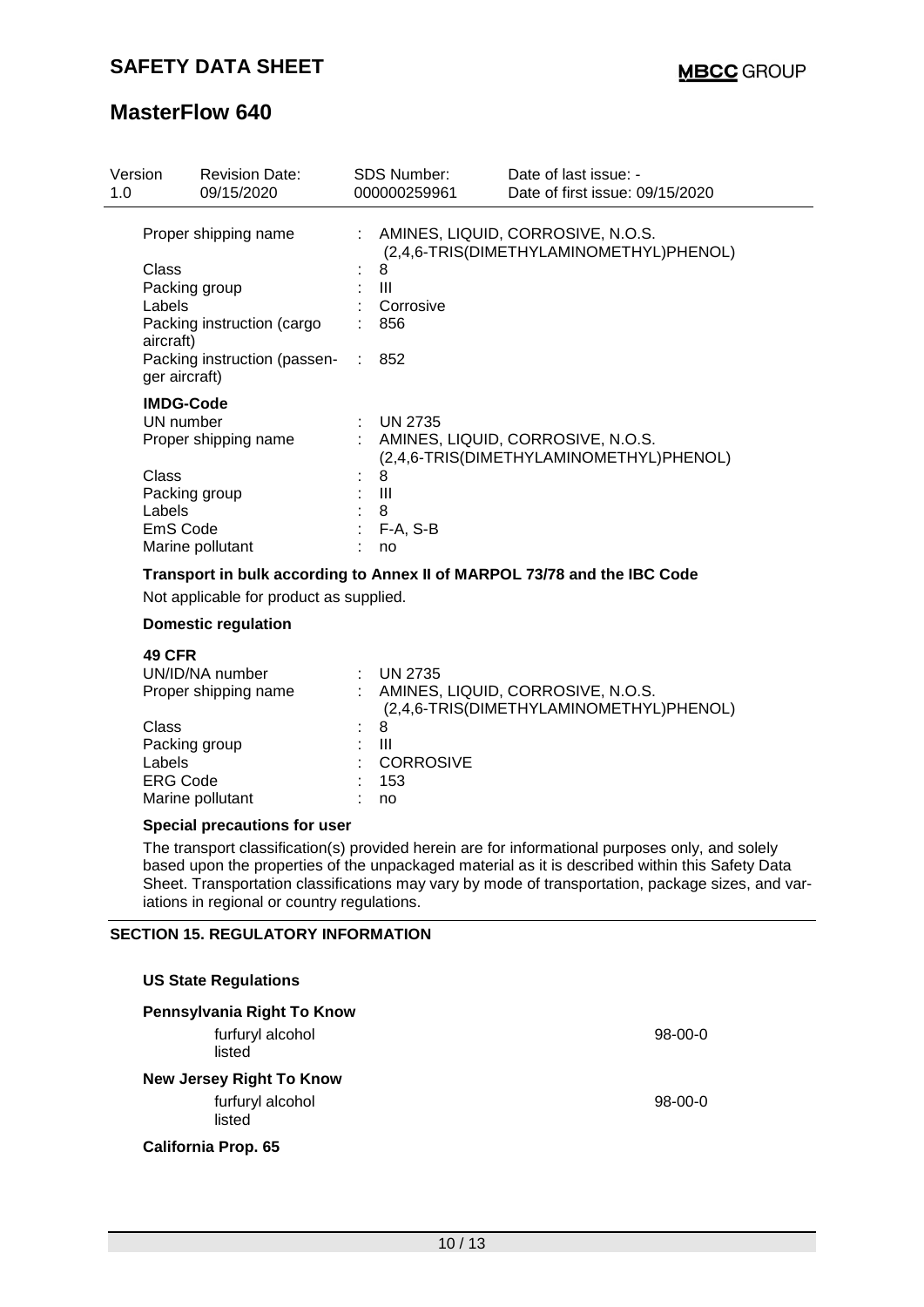| Version | <b>Revision Date:</b> | SDS Number:  | Date of last issue: -           |
|---------|-----------------------|--------------|---------------------------------|
| 1.0     | 09/15/2020            | 000000259961 | Date of first issue: 09/15/2020 |

WARNING: This product can expose you to chemicals including furfuryl alcohol, which is/are known to the State of California to cause cancer. For more information go to www.P65Warnings.ca.gov.

### **The ingredients of this product are reported in the following inventories:**

TSCA : On the inventory, or in compliance with the inventory

#### **SECTION 16. OTHER INFORMATION**



#### **Full text of other abbreviations**

| $1-A$                                                                 | 29 CFR 1910.1000 (Table Z- : OSHA - Table Z-1-A (29 CFR 1910.1000)                              |
|-----------------------------------------------------------------------|-------------------------------------------------------------------------------------------------|
| 1)                                                                    | 29 CFR 1910.1000 (Table Z- : OSHA - Table Z-1 (Limits for Air Contaminants) 29 CFR<br>1910.1000 |
| <b>ACGIH</b>                                                          | : USA. ACGIH Threshold Limit Values (TLV)                                                       |
| <b>ACGIHTLV</b>                                                       | : American Conference of Governmental Industrial Hygienists -<br>threshold limit values (US)    |
| <b>NIOSH</b>                                                          | : NIOSH Pocket Guide to Chemical Hazards (US)                                                   |
| NIOSH REL                                                             | : USA. NIOSH Recommended Exposure Limits                                                        |
| OSHA P0                                                               | : USA. OSHA - TABLE Z-1 Limits for Air Contaminants -<br>1910.1000                              |
| OSHA Z-1                                                              | : USA. Occupational Exposure Limits (OSHA) - Table Z-1 Lim-<br>its for Air Contaminants         |
| 1-A) / STEL value                                                     | 29 CFR 1910.1000 (Table Z-: Short Term Exposure Limit (STEL):                                   |
| 1-A) / TWA value                                                      | 29 CFR 1910.1000 (Table Z- : Time Weighted Average (TWA):                                       |
| 29 CFR 1910.1000 (Table Z- : Permissible exposure limit<br>$1)$ / PEL |                                                                                                 |
| ACGIH / TWA                                                           | : 8-hour, time-weighted average                                                                 |
| ACGIHTLV / TWA value                                                  | : Time Weighted Average (TWA):                                                                  |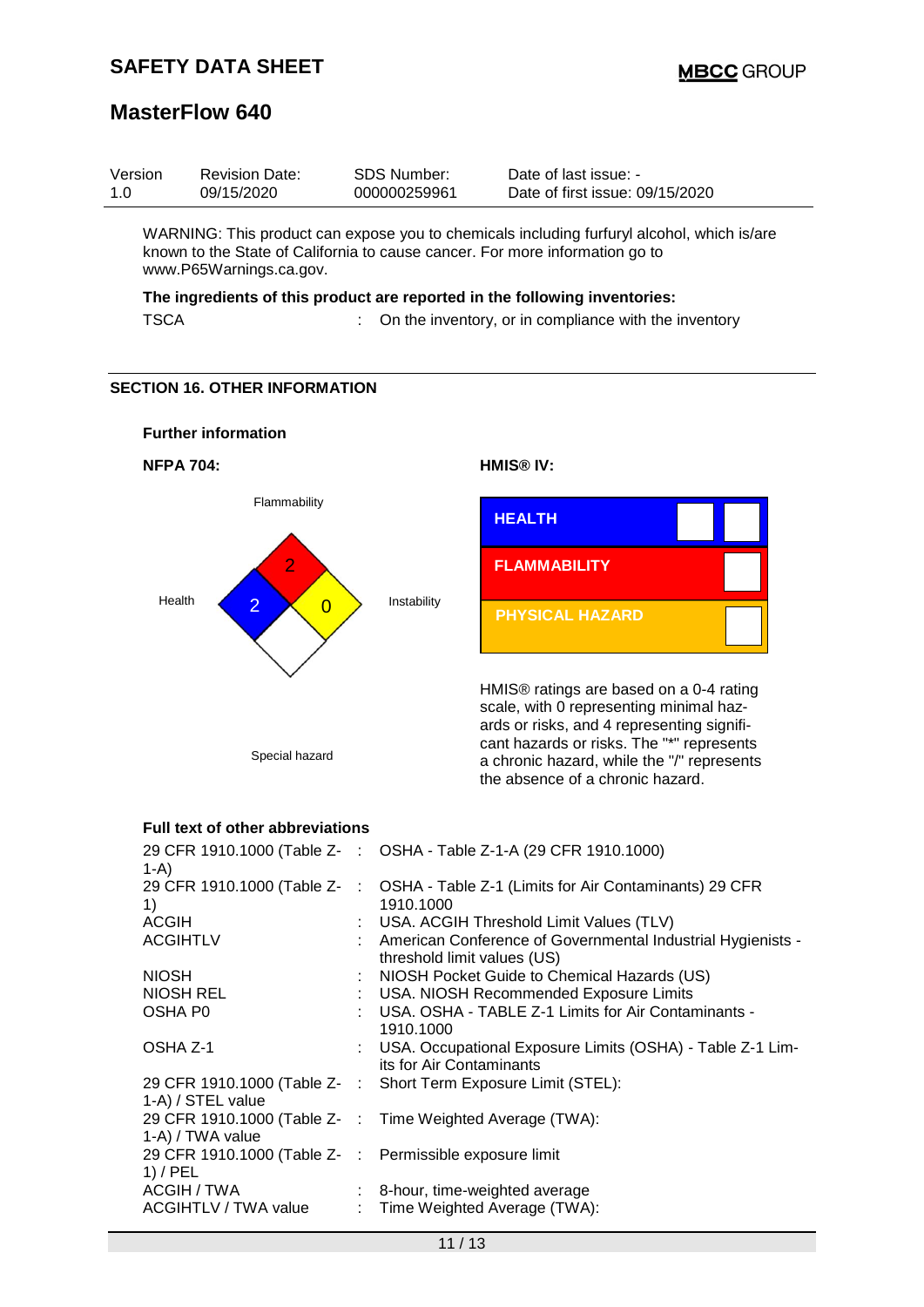| Version<br>1.0 | <b>Revision Date:</b><br>09/15/2020     | <b>SDS Number:</b><br>000000259961                                                             | Date of last issue: -<br>Date of first issue: 09/15/2020 |  |  |  |
|----------------|-----------------------------------------|------------------------------------------------------------------------------------------------|----------------------------------------------------------|--|--|--|
|                | NIOSH / REL value<br>NIOSH / STEL value | : Short Term Exposure Limit (STEL):                                                            | : Recommended exposure limit (REL):                      |  |  |  |
|                | NIOSH REL / TWA                         | : Time-weighted average concentration for up to a 10-hour<br>workday during a 40-hour workweek |                                                          |  |  |  |
|                | NIOSH REL / ST                          | : STEL - 15-minute TWA exposure that should not be exceeded<br>at any time during a workday    |                                                          |  |  |  |
|                | OSHA PO / TWA                           | : 8-hour time weighted average                                                                 |                                                          |  |  |  |
|                | OSHA PO / STEL                          | Short-term exposure limit                                                                      |                                                          |  |  |  |
|                | OSHA Z-1 / TWA                          | : 8-hour time weighted average                                                                 |                                                          |  |  |  |

AICS - Australian Inventory of Chemical Substances; ASTM - American Society for the Testing of Materials; bw - Body weight; CERCLA - Comprehensive Environmental Response, Compensation, and Liability Act; CMR - Carcinogen, Mutagen or Reproductive Toxicant; DIN - Standard of the German Institute for Standardisation; DOT - Department of Transportation; DSL - Domestic Substances List (Canada); ECx - Concentration associated with x% response; EHS - Extremely Hazardous Substance; ELx - Loading rate associated with x% response; EmS - Emergency Schedule; ENCS - Existing and New Chemical Substances (Japan); ErCx - Concentration associated with x% growth rate response; ERG - Emergency Response Guide; GHS - Globally Harmonized System; GLP - Good Laboratory Practice; HMIS - Hazardous Materials Identification System; IARC - International Agency for Research on Cancer; IATA - International Air Transport Association; IBC - International Code for the Construction and Equipment of Ships carrying Dangerous Chemicals in Bulk; IC50 - Half maximal inhibitory concentration; ICAO - International Civil Aviation Organization; IECSC - Inventory of Existing Chemical Substances in China; IMDG - International Maritime Dangerous Goods; IMO - International Maritime Organization; ISHL - Industrial Safety and Health Law (Japan); ISO - International Organisation for Standardization; KECI - Korea Existing Chemicals Inventory; LC50 - Lethal Concentration to 50 % of a test population; LD50 - Lethal Dose to 50% of a test population (Median Lethal Dose); MARPOL - International Convention for the Prevention of Pollution from Ships; MSHA - Mine Safety and Health Administration; n.o.s. - Not Otherwise Specified; NFPA - National Fire Protection Association; NO(A)EC - No Observed (Adverse) Effect Concentration; NO(A)EL - No Observed (Adverse) Effect Level; NOELR - No Observable Effect Loading Rate; NTP - National Toxicology Program; NZIoC - New Zealand Inventory of Chemicals; OECD - Organization for Economic Co-operation and Development; OPPTS - Office of Chemical Safety and Pollution Prevention; PBT - Persistent, Bioaccumulative and Toxic substance; PICCS - Philippines Inventory of Chemicals and Chemical Substances; (Q)SAR - (Quantitative) Structure Activity Relationship; RCRA - Resource Conservation and Recovery Act; REACH - Regulation (EC) No 1907/2006 of the European Parliament and of the Council concerning the Registration, Evaluation, Authorisation and Restriction of Chemicals; RQ - Reportable Quantity; SADT - Self-Accelerating Decomposition Temperature; SARA - Superfund Amendments and Reauthorization Act; SDS - Safety Data Sheet; TCSI - Taiwan Chemical Substance Inventory; TSCA - Toxic Substances Control Act (United States); UN - United Nations; UNRTDG - United Nations Recommendations on the Transport of Dangerous Goods; vPvB - Very Persistent and Very Bioaccumulative

Revision Date : 09/15/2020

We support worldwide Responsible Care® initiatives. We value the health and safety of our employees, customers, suppliers and neighbors, and the protection of the environment. Our commitment to Responsible Care is integral to conducting our business and operating our facilities in a safe and environmentally responsible fashion, supporting our customers and suppliers in ensuring the safe and environmentally sound handling of our products, and minimizing the impact of our operations on society and the environment during production, storage, transport, use and disposal of our products.